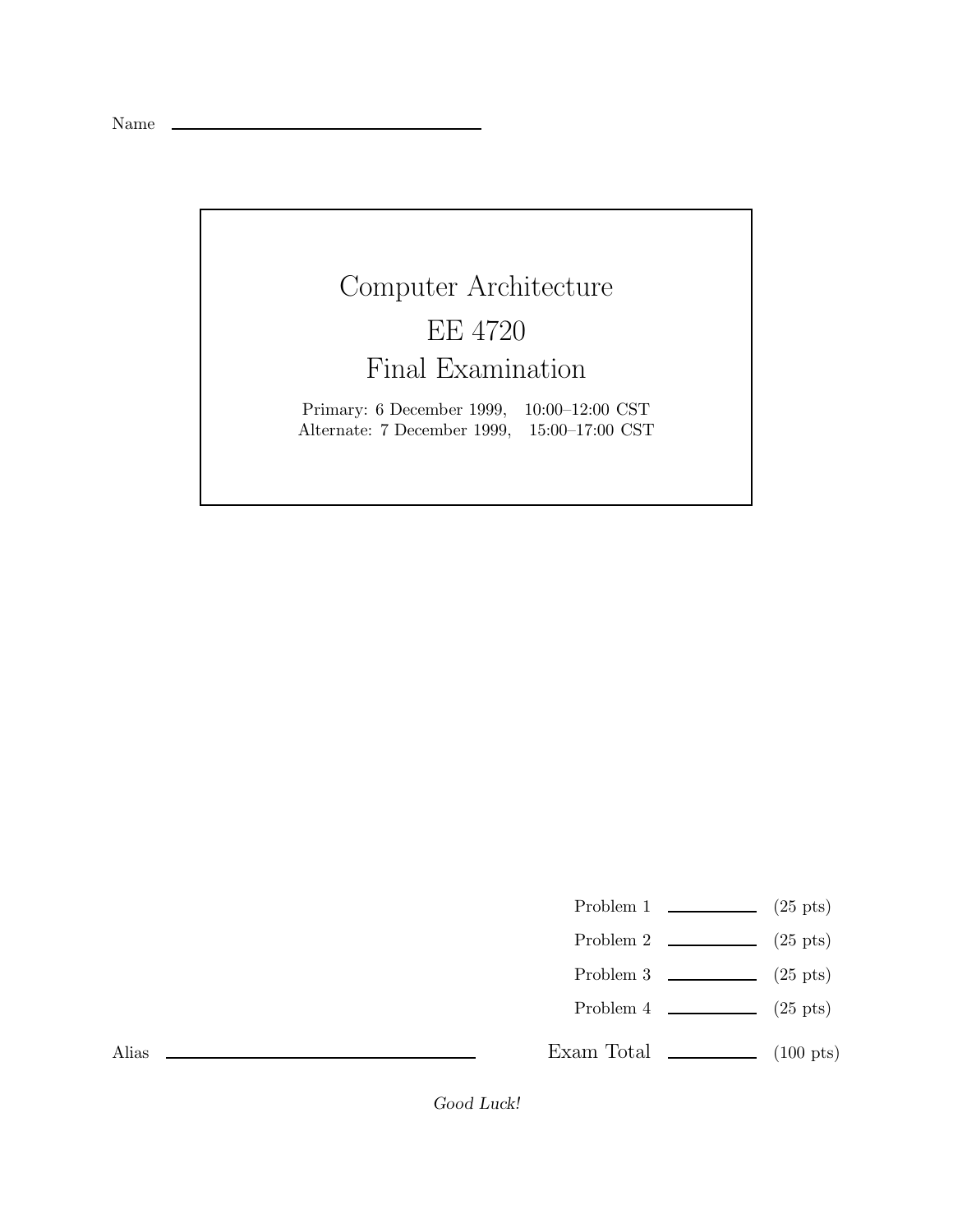Problem 1: The code in the table on the next page executes on a dynamically scheduled machine using reorder buffer entry numbers to rename registers. The implementation performs branch and branch target prediction.

There are an unlimited number of reorder buffer entries, reservation stations, and functional units. Integer instructions use the EX functional unit, branches use the B unit, and loads and stores use the load/store unit, consisting of segments L1 and L2.

When the code in the table starts to execute all register values are available, as shown in the tables on the next page.

The lw instruction will suffer a miss; it will finish L2 five cycles after entering L2, loading a 100.

The bneq instruction is predicted not taken but is, in fact, taken.

(a) For this subproblem the register file is not backed up when branches are encountered. Using the tables provided on the next page show a pipeline execution diagram for the code and the changes to the register map and register file at the end of each cycle. Do not show reservation station numbers or reorder buffer entries in the pipeline execution diagram itself. The entry number for the next available reorder buffer entry is 1. Show when instructions commit or when they are squashed. (15 pts)

(b) Explain how execution would be different if the register file were backed up when branches are encountered. A second diagram is not necessary, just show where execution differs and how it differs. (5 pts)

There is one more part.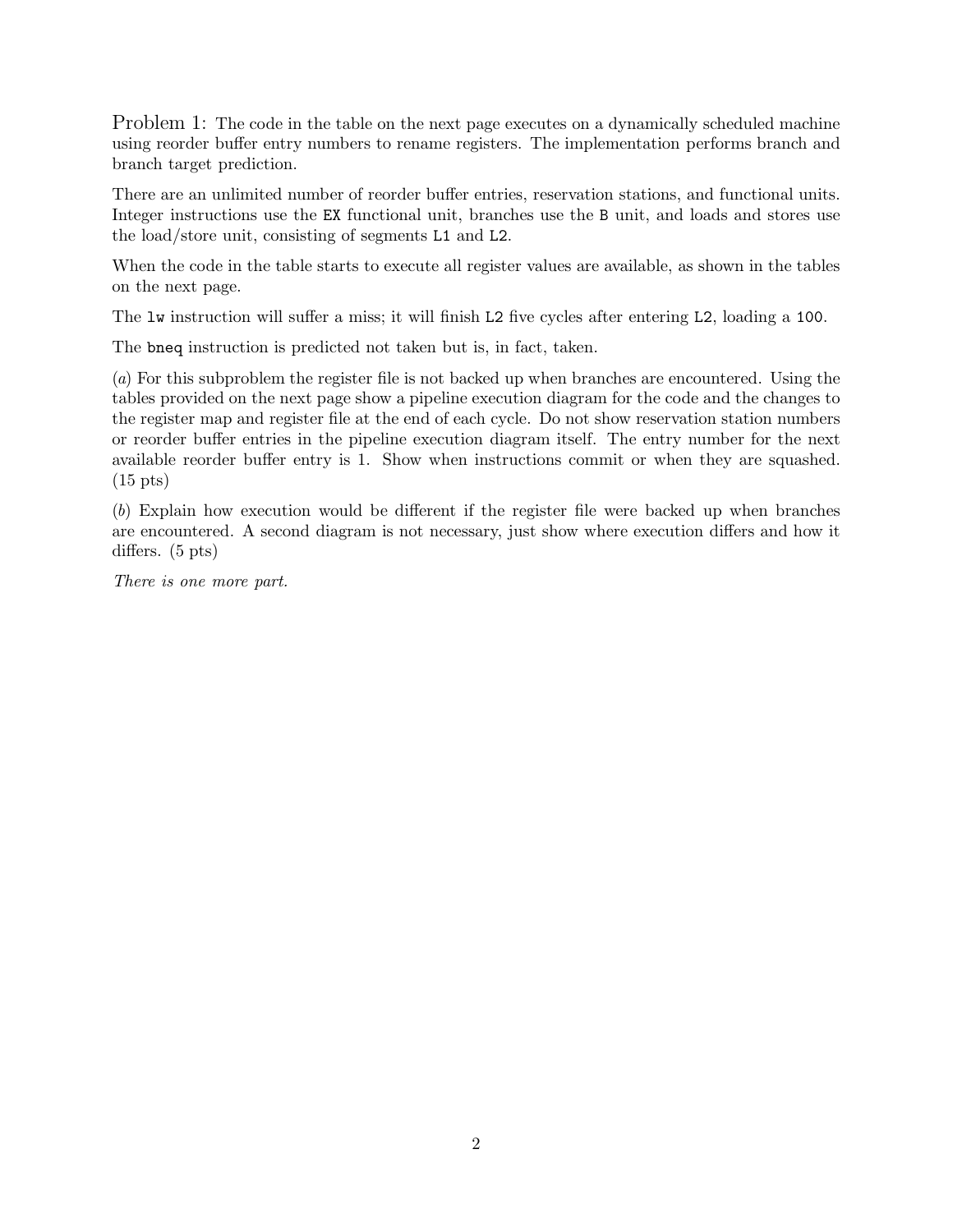## Problem 1, continued:

| Pipeline Execution Diagram |                            |                        |            |                |                |         |         |                 |       |                  |        |        |        |        |        |        |        |
|----------------------------|----------------------------|------------------------|------------|----------------|----------------|---------|---------|-----------------|-------|------------------|--------|--------|--------|--------|--------|--------|--------|
| ${\rm Cycle}$              | $\boldsymbol{0}$           | $\mathbf{1}$           | $\sqrt{2}$ | $\sqrt{3}$     | $\overline{4}$ | $\bf 5$ | $6\,$   | $7\overline{ }$ | $8\,$ | $9\,$            | $10\,$ | $11\,$ | $12\,$ | $13\,$ | $14\,$ | $15\,$ | $16\,$ |
| $lw$ r4, $0(r5)$           | $\ensuremath{\mathsf{IF}}$ |                        |            |                |                |         |         |                 |       |                  |        |        |        |        |        |        |        |
| add r1, r2, r3             |                            |                        |            |                |                |         |         |                 |       |                  |        |        |        |        |        |        |        |
| or r2, r1, r3              |                            |                        |            |                |                |         |         |                 |       |                  |        |        |        |        |        |        |        |
| bneq r4, SKIP              |                            |                        |            |                |                |         |         |                 |       |                  |        |        |        |        |        |        |        |
| sub r1, r2, r5             |                            |                        |            |                |                |         |         |                 |       |                  |        |        |        |        |        |        |        |
| SKIP:                      |                            |                        |            |                |                |         |         |                 |       |                  |        |        |        |        |        |        |        |
| add r2, r1, r2             |                            |                        |            |                |                |         |         |                 |       |                  |        |        |        |        |        |        |        |
| Register Map               |                            |                        |            |                |                |         |         |                 |       |                  |        |        |        |        |        |        |        |
| Cycle:                     | $\boldsymbol{0}$           | $\mathbf{1}$           | $\sqrt{2}$ | $\sqrt{3}$     | $\overline{4}$ | $\bf 5$ | $6\,$   | $\overline{7}$  | $8\,$ | $\boldsymbol{9}$ | $10\,$ | $11\,$ | $12\,$ | $13\,$ | $14\,$ | $15\,$ | $16\,$ |
| Arch. Reg.                 |                            | Val. or $\text{ROB}\#$ |            |                |                |         |         |                 |       |                  |        |        |        |        |        |        |        |
| $\mathtt{r1}$              | $10\,$                     |                        |            |                |                |         |         |                 |       |                  |        |        |        |        |        |        |        |
| $\mathtt{r}2$              | $20\,$                     |                        |            |                |                |         |         |                 |       |                  |        |        |        |        |        |        |        |
| $^{\rm r3}$                | $30\,$                     |                        |            |                |                |         |         |                 |       |                  |        |        |        |        |        |        |        |
| $\mathtt{r}4$              | $40\,$                     |                        |            |                |                |         |         |                 |       |                  |        |        |        |        |        |        |        |
| $\mathtt{r}5$              | $50\,$                     |                        |            |                |                |         |         |                 |       |                  |        |        |        |        |        |        |        |
| Register File              |                            |                        |            |                |                |         |         |                 |       |                  |        |        |        |        |        |        |        |
|                            |                            |                        |            |                |                |         |         |                 |       |                  |        |        |        |        |        |        |        |
| Cycle:                     | $\boldsymbol{0}$           | $\,1\,$                | $\sqrt{2}$ | $\overline{3}$ | $\overline{4}$ | $\bf 5$ | $\,6\,$ | $\overline{7}$  | $8\,$ | $\boldsymbol{9}$ | $10\,$ | $11\,$ | $12\,$ | $13\,$ | $14\,$ | $15\,$ | $16\,$ |
| Arch. Reg.                 | Val.                       |                        |            |                |                |         |         |                 |       |                  |        |        |        |        |        |        |        |
| $\mathtt{r1}$              | $10\,$                     |                        |            |                |                |         |         |                 |       |                  |        |        |        |        |        |        |        |
| $\mathtt{r}2$              | $20\,$                     |                        |            |                |                |         |         |                 |       |                  |        |        |        |        |        |        |        |
| $^{\rm r3}$                | $30\,$                     |                        |            |                |                |         |         |                 |       |                  |        |        |        |        |        |        |        |
| $\mathtt{r}4$              | $40\,$                     |                        |            |                |                |         |         |                 |       |                  |        |        |        |        |        |        |        |
| $\mathtt{r}5$              | $50\,$                     |                        |            |                |                |         |         |                 |       |                  |        |        |        |        |        |        |        |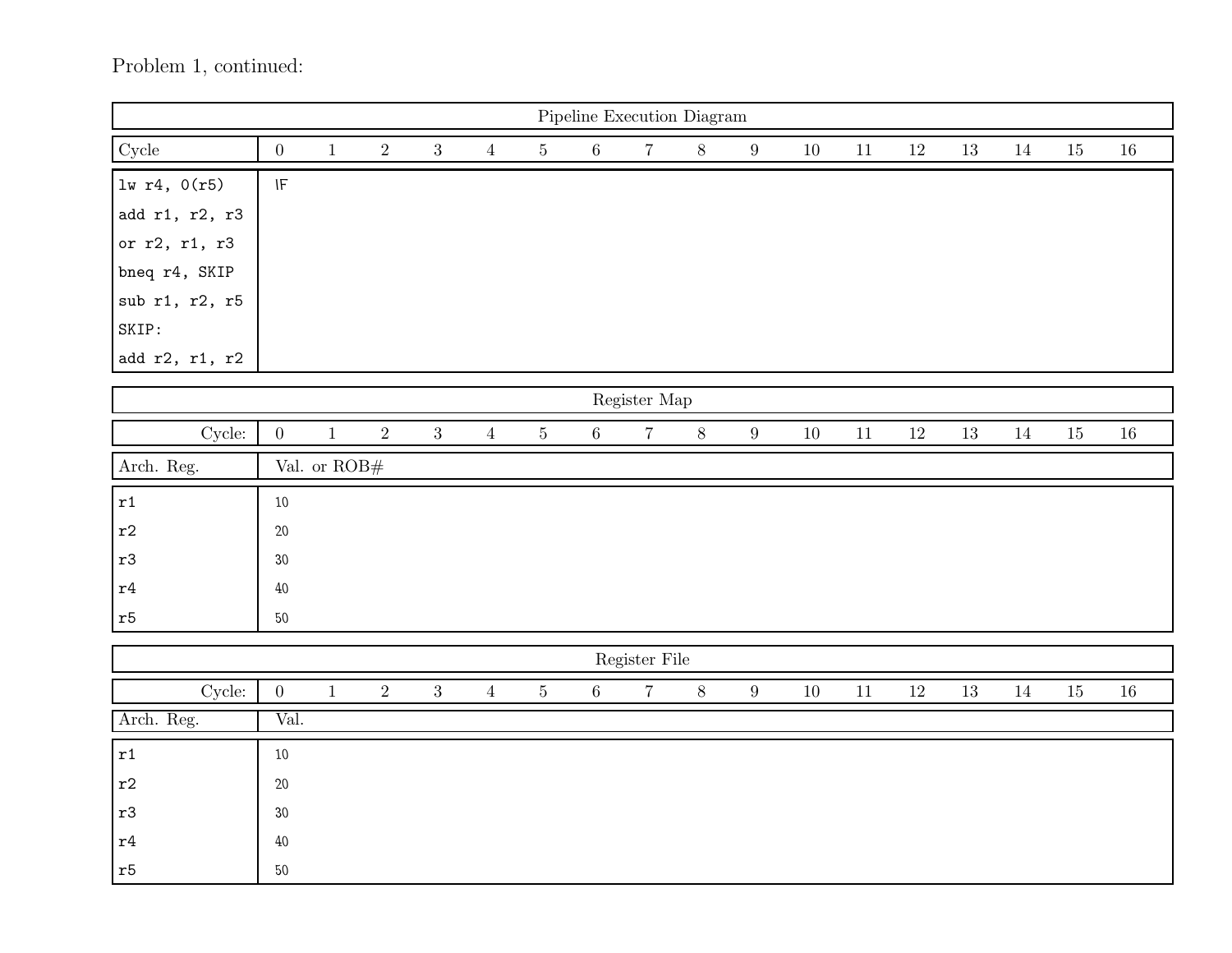Problem 1, continued:

(c) The DLX code in the table below executes on the dynamically scheduled machine described above. The machine uses <sup>a</sup> load/store queue and <sup>a</sup> nonblocking (lockup free) cache as described in class. For this part the cache miss latency is lower: If an instruction in L2 encounters <sup>a</sup> cache miss it returns to its reservation station for three cycles then returns to L2.

Show the execution of the code in the table below. Show when instructions commit but **do not** show reservation station or reorder buffer entry numbers.

The instructions at lines Line1 and Line3 miss the cache. The contents of each register is different. (5 pts)

| Pipeline Execution Diagram |                                   |  |  |                |   |   |    |    |   |   |   |    |    |    |    |    |
|----------------------------|-----------------------------------|--|--|----------------|---|---|----|----|---|---|---|----|----|----|----|----|
| Cycle                      |                                   |  |  | $\overline{2}$ | 3 | 4 | -5 | -6 | 7 | 8 | 9 | 10 | 11 | 12 | 13 | 14 |
|                            | Line1: $sw O(r1)$ , $r2$ IF       |  |  |                |   |   |    |    |   |   |   |    |    |    |    |    |
|                            | Line2: $\frac{1}{2}$ Iw r3, 0(r2) |  |  |                |   |   |    |    |   |   |   |    |    |    |    |    |
|                            | Line3: lw r1, $0(r4)$             |  |  |                |   |   |    |    |   |   |   |    |    |    |    |    |
|                            | Line4: $sw(0r1), r2$              |  |  |                |   |   |    |    |   |   |   |    |    |    |    |    |
|                            | Line5: $1w r5, 0(r2)$             |  |  |                |   |   |    |    |   |   |   |    |    |    |    |    |

Don't forget part (b)!!!!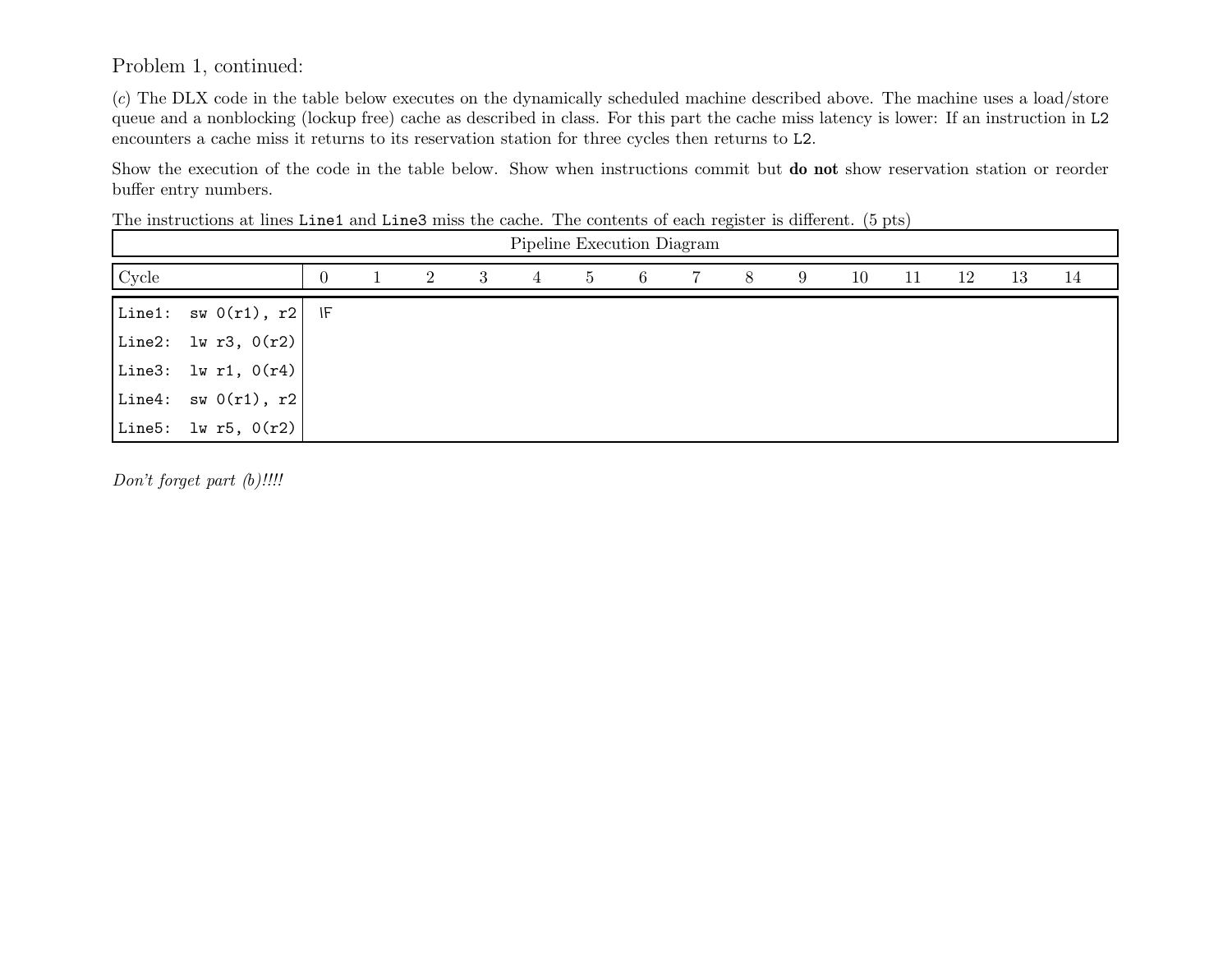This problem consists of four parts. For full credit do parts (a), (b), and (c) only. For **reduced** credit do parts (a) and (d). If you have time but lack confidence do all parts, the grade will be  $\max\{a + b + c, a + d\}.$ 

Problem 2: The code below is run on systems having a 32-bit address space, 1-byte characters, and using 256-kibibyte (2<sup>18</sup>-byte) caches as described below. Before the code is run the cache is cold (empty). Only consider accesses to the array, a.

```
// sizeof(int) = 4 characters
int *a = 0x1000000; // Storage allocated elsewhere.
for(x=0; x<4; x++)
 for(i=0; i<512; i++)
    for(j=0; j<8; j++)
      sum += a[ i * 1024 + j ];
```
(a) Find the hit ratio encountered executing the code above on a direct-mapped  $2^{18}$ -byte cache with a line size of 8 characters. How much of the cache is filled? (9 pts)

(b) Suppose the associativity of the cache could be increased while fixing the cache capacity at  $2^{18}$ -byte and the line size at 8. What would the hit ratio be if the associativity were 2? What is the smallest associativity needed to achieve the maximum hit ratio on the code above? Is that associativity practical? Explain. (8 pts)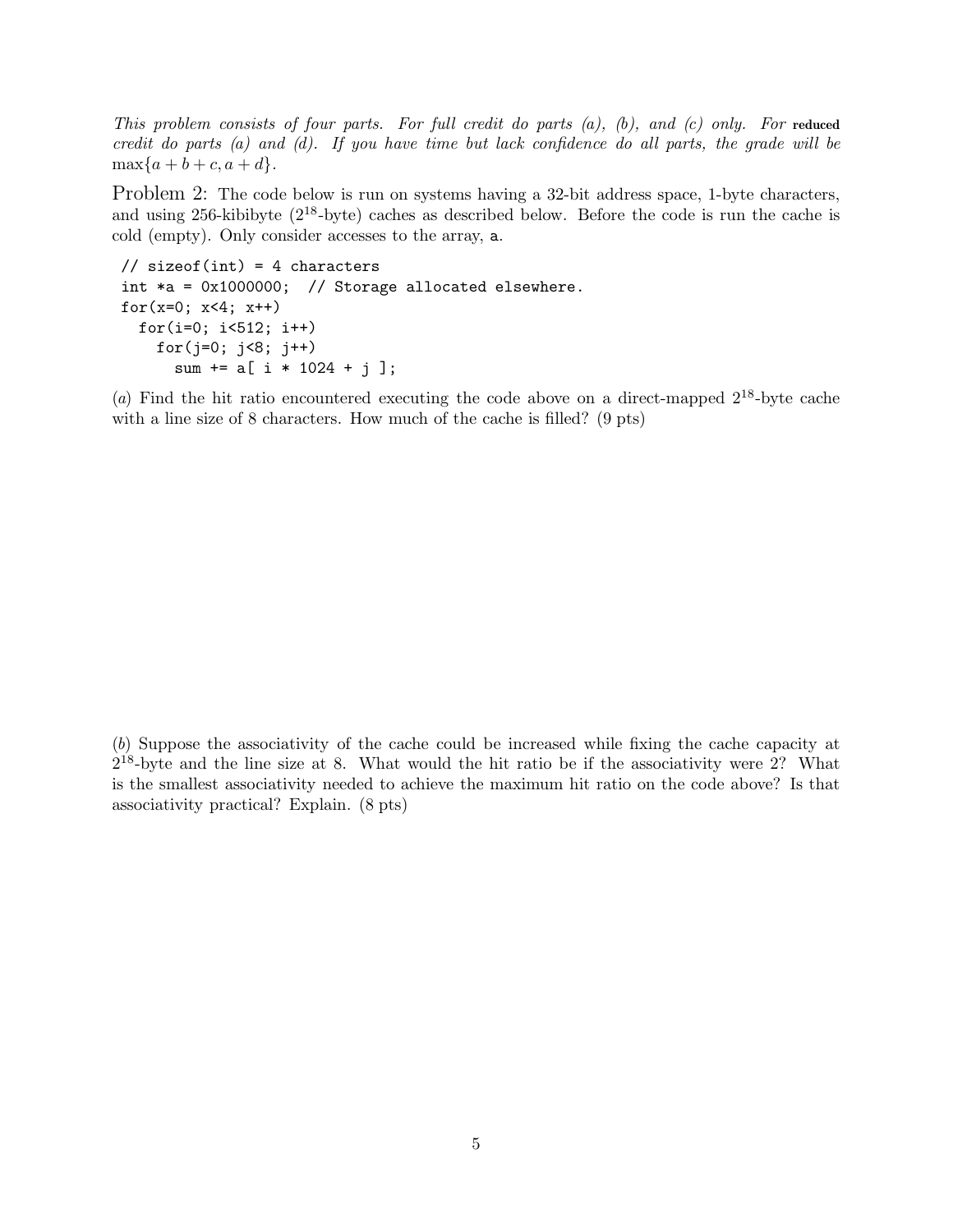Problem 2, continued:

(c) Suppose **any** address bits could be used to form the index (set number, address used in the tag store) and any line size could be used. (Lines must still be contiguous.) In the diagram below show which address bits should be used (using the rounded boxes) to maximize the hit ratio of the code above. The capacity of the cache must still be  $2^{18}$ -byte.  $(8 \text{ pts})$ 



(d) **Optional:** Only solve this part if you cannot solve parts (b) and (c). Total credit will be lower.

This part is unrelated to the previous parts. Show how  $2^{34} \times 32b$  memory devices should be connected to implement a 40-bit address space on a system with four-bit (one-nibble) characters and a bus width of 64 bits. Include the alignment network. (8 pts)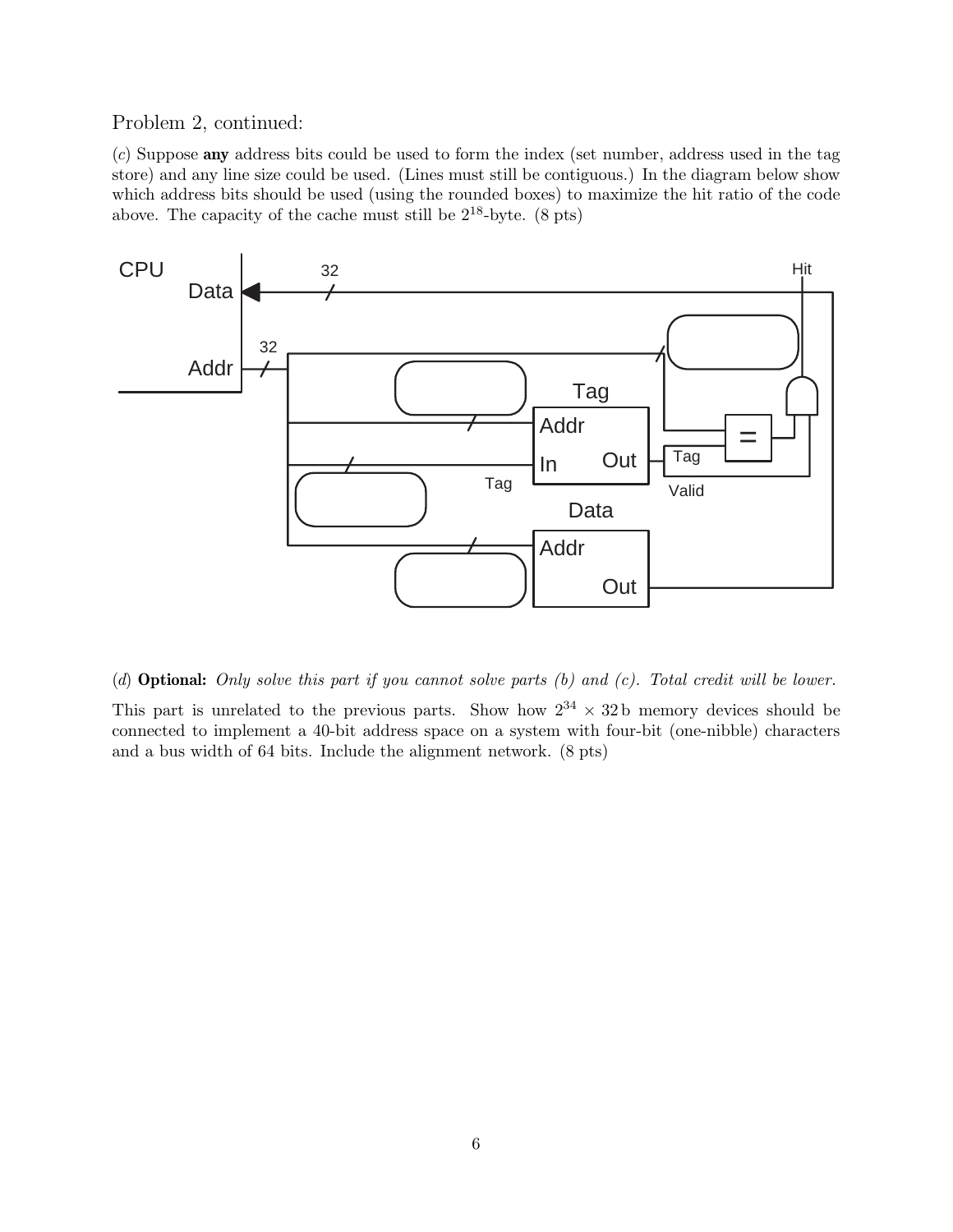Problem 3: The code below is compiled and run on two machines, one using a one-level branch predictor and the other using a two-level gselect branch predictor. Both predictors use a 4096-entry BHT, the gselect predictor uses a 3-branch global history. Each entry holds a 2-bit saturating counter.

```
for(i=0; i<100000; i++)
{
Line1: if(a == 1) aa++;
Line2: if( b == 1 ) bb++;Line3: if(C == 1) cc++;
Line4: if( i & 0x2 ) { x++; } /* N N T T N N T T N N T T N N T T ... */
Line5: if( i & 0x4 ) { y++; } /* N N N N T T T N N N N T T T T ... */
Line6: if( i & 0x2 ) { z++; }
}
```
(a) The ISA has a 32-bit address space, all instructions are 32 bits (four characters) and must be aligned. How is the address for the BHT in the gselect predictor obtained? Be sure to specify bit positions. (9 pts)

(b) Assume that exactly one branch instruction is generated for each if statement and that the compiler does no optimizing. What is the prediction accuracy for each of the last three if statements using the one-level predictor after a large number of iterations? (8 pts)

(c) As above, assume that exactly one branch instruction is generated for each if statement and that the compiler does not do any optimizing. What is the prediction accuracy for each of the last three if statements using the gshare predictor after a large number of iterations? Hint: The solution to this part does not require tedious computation or the construction of lengthy tables. (8 pts)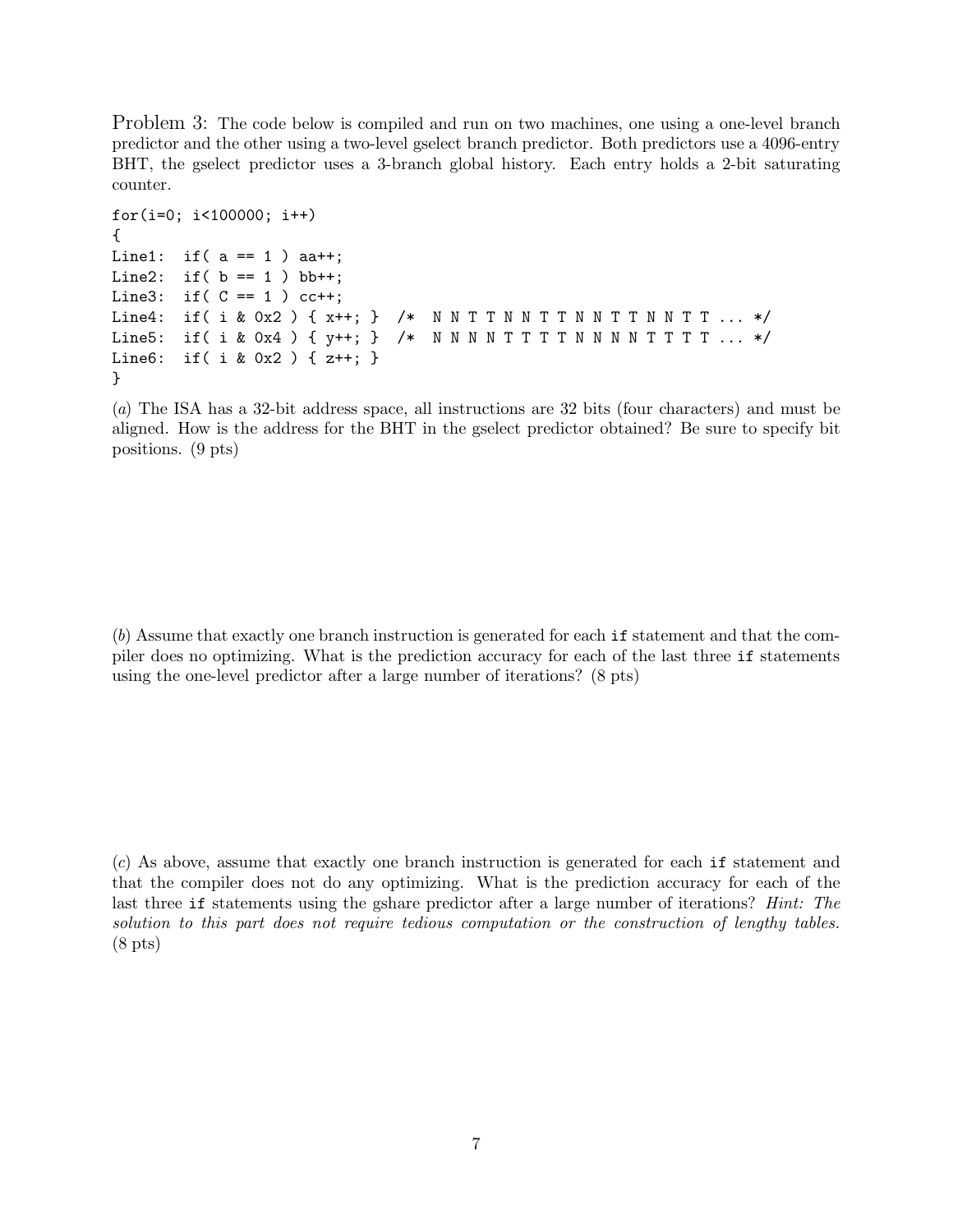Problem 4: Answer each question below.

(a) Synthetic instruction clr  $12(r2)$  writes a zero to the memory location at address  $12 + r2$ . How could it be added to DLX? (5 pts)

(b) What would be the disadvantage of a RISC ISA that had  $1048576 (2^{20})$  integer (general-purpose) registers? (5 pts)

(c) Why would it be inappropriate to add a memory indirect load instruction to DLX. (For example, lw r1,@(r2).) Justify your answer for the statically scheduled DLX implementation. Weigh the complexity of changes needed to the implementation against expected benefit over a software-only solution. Be brief. (5 pts)